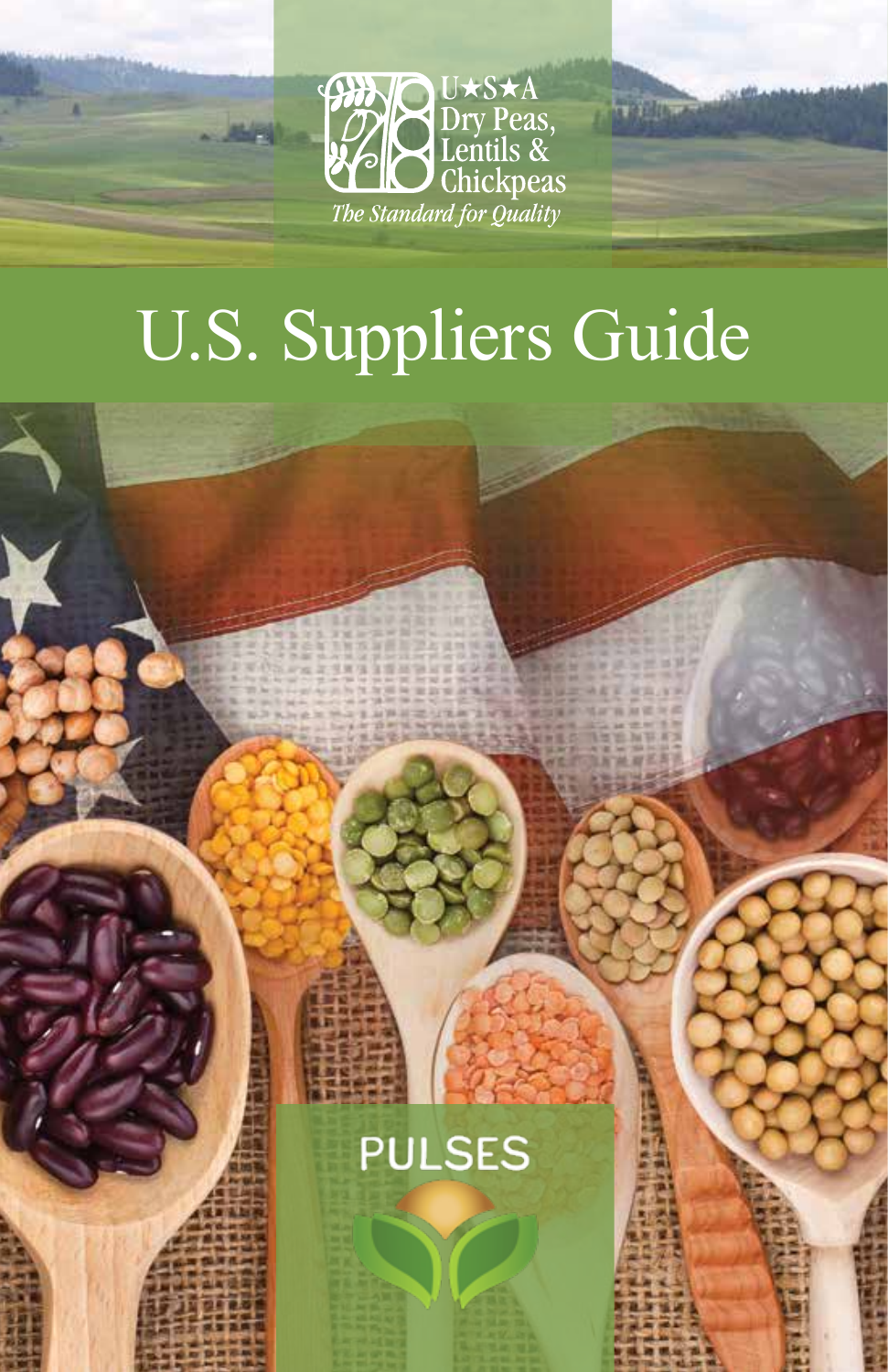#### **USADPLC International Representatives**

#### **Europe Representative**

Johanna Stobbs J. Stobbs Marketbase 71 Avenue Bosquet Door Code: 9714 75007 Paris France T: +33 1 45 51 36 03 F: +33 1 47 53 72 85 jstobbs@marketbase.fr www.marketbase.fr

#### **Indo-Pacific Region Representative**

(Indonesia, Malaysia, Thailand, Philippines, Singapore, Vietnam, Myanmar, Cambodia) Tim Welsh, Dee Richmond AgriSource Co., Ltd. Ambassador's Court, 4th Floor, No. 416 76/1 Soi Lang Suan, Ploenchit Road Bangkok 10330 Thailand T: +66 2 251-8655/6, 251-8669 or 251-8772  $F: +66$  2 251-0390 tim@agrisource.co.th dee@agrisource.co.th

#### **Latin America Representative**

Raul Caballero Mercalimentos Consultores Calzada de Chabacanos 4, Residencial Calacoaya, Atizapan de Zaragoza Estado de Mexico, 52996 T: + 52 55 5362-7407 T: (Mobile): +52 1 55 2510 7766 raul@mercalimentos.com www.mercalimentos.com 2

#### **Mediterranean/North Africa Representative**

David McClellan D. McClellan, S.L.  $c/$  Borrell  $7 - 1$  ocal 19 08190 St. Cugat del Valles Barcelona, Spain T: (Office): +34 93 589-8547 T: (Mobile): +34 607 21-83-64 dmcclellan@dmcclellan.com www.legumechef.com

#### **North Asia Representative**

Lucy Dai Vaan Marketing 22A Zhaofeng Universe Building #1800 Zhongshan West Road Shanghai 200235 China T: +86 21 6440-0990, 0991,0992 F: +86 21 6440-3173 lucy.dai@vaanmarketing.com

#### **South Asia/Middle East Representative**

Shakun Dalal SD Consultants B-408, SDB Chamber 1 5, Bhika Ji Cama Place New Delhi 110066 India T: +91 11 2618-4324 F: +91 11 2617-7340 shakundalal@hotmail.com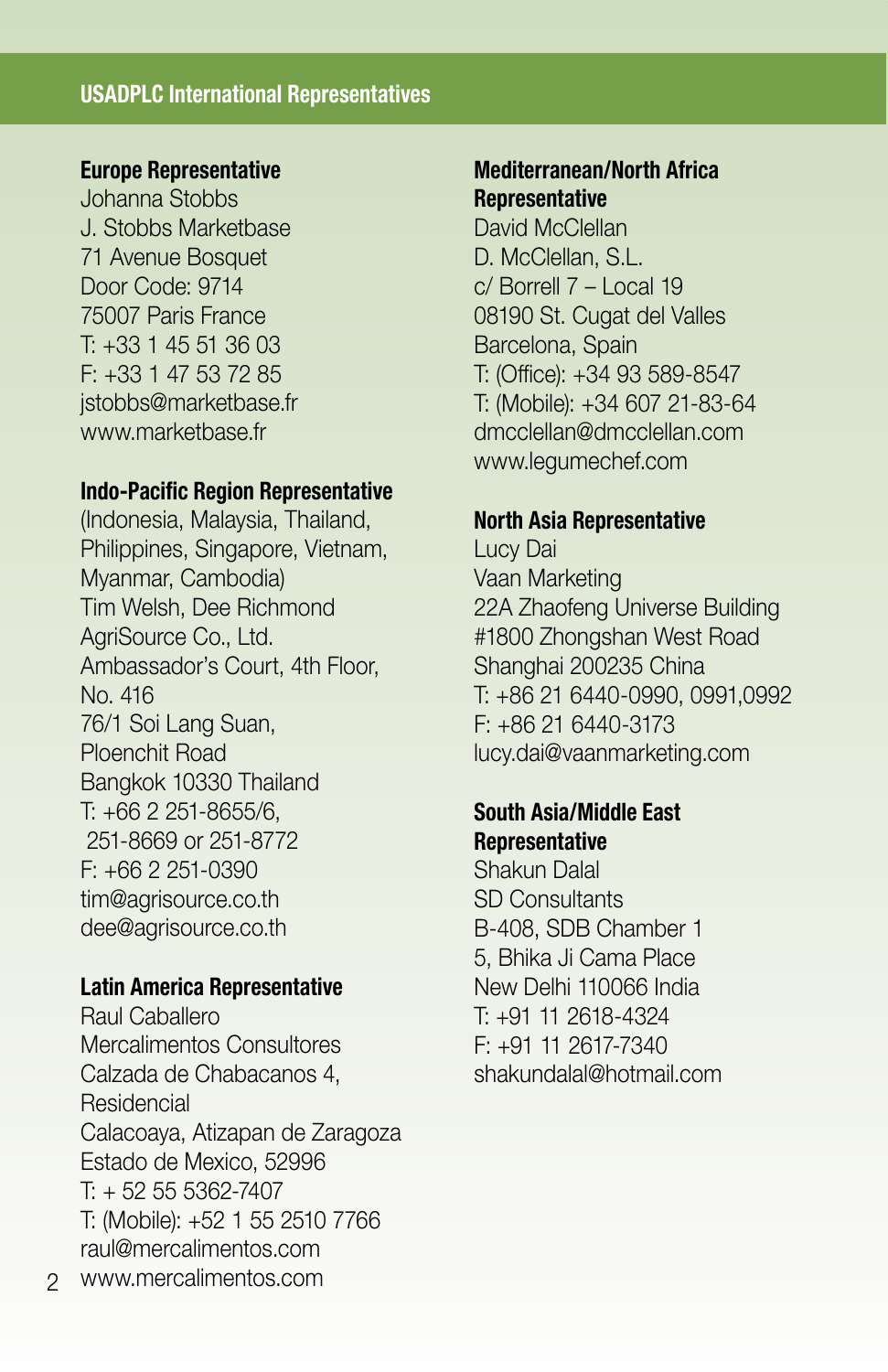

U\*S\*A Dry Peas,<br>Lentils &<br>The Standard for Quality



# Processors

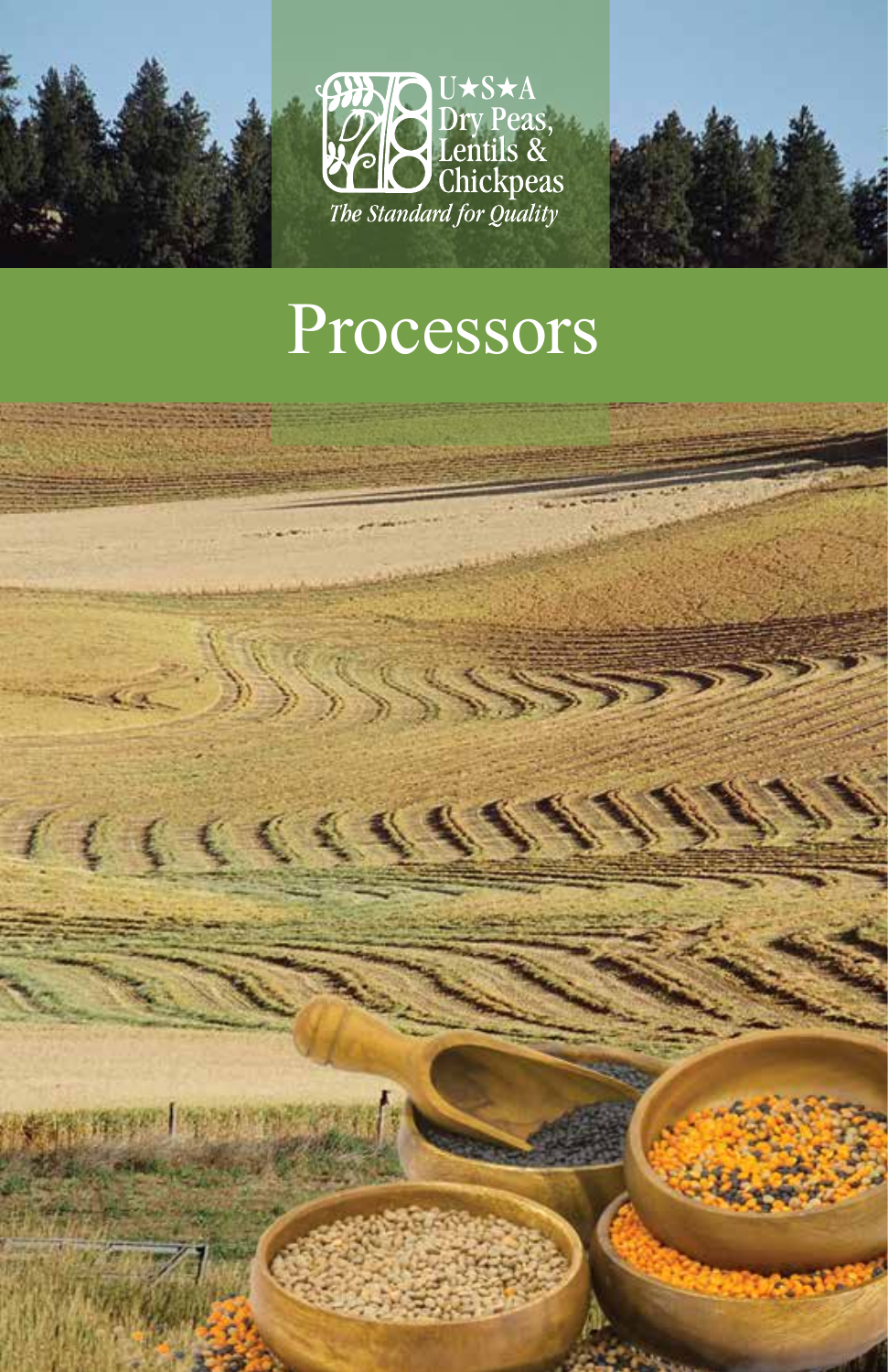#### AGT FOODS USA

#### **Eric Bartsch, Murad Al-Katib**

1611 East Century Ave., Suite 102 Bismarck, ND 58503 T: 1 701 751-1623 F: 1 701 751-1626 info@uspulses.com www.uspulses.com

#### ANCHOR INGREDIENTS CO., LLC **Raychel Cook, Dustin Kreger**

5181 38TH Street S Fargo, ND 58104 T: 1 701 499-1480 F: 1 701 499-1481 raychel.cook@anchoringredients.com www.anchoringredients.com

#### BESPOKE GROUP LLC

**Divyesh Patel** 1137 Michener Way, Suite 123 Irving, TX 75063 T: 1 214 727-2545

F: 1 888 723-2545 usa@globalagco.com www.globalagco.com

#### BLUE MOUNTAIN SEED, INC.

#### **Gary Ferrel**

203 E Oak Walla Walla, WA 99362 T: 1 509 529-3366 F: 1 509 529-6030 gferrel@bluemountainseed.com

## CERES GLOBAL AG

#### **Tomas Garcia**

1660 South Hwy 100 St Louis Park, MN 55416 T: 1 952 746-6832 F: 1 952 746-6819 tgarcia@ceresglobalag.com www.ceresglobalagcorp.com

#### COLUMBIA GRAIN INC.

#### **Ron Williams**

1300 Sw 5Th Avenue , Suite 2929 Portland, OR 97201 T: 1 503 224-8624 F: 1 503 781-3143 rwilliams@colombiagrain.com www.columbiagrain.com

#### CRITES SEED, INC. **Andy Johnson**

P.O. Box 8912 212 W 8Th Street Moscow, ID 83843 T: 1 208 882-5519 F: 1 208 882-6464 andy@critesseed.com

#### CUMMINGS AG NORTHWEST SEED **Tracy Bjerke**

P.O. Box 152 Baxton, ND 58218 T: 1 701 847-3125 F: 1 701 847-2157 tbjerke@bjerkebrothersinc.com www.cummingsag.com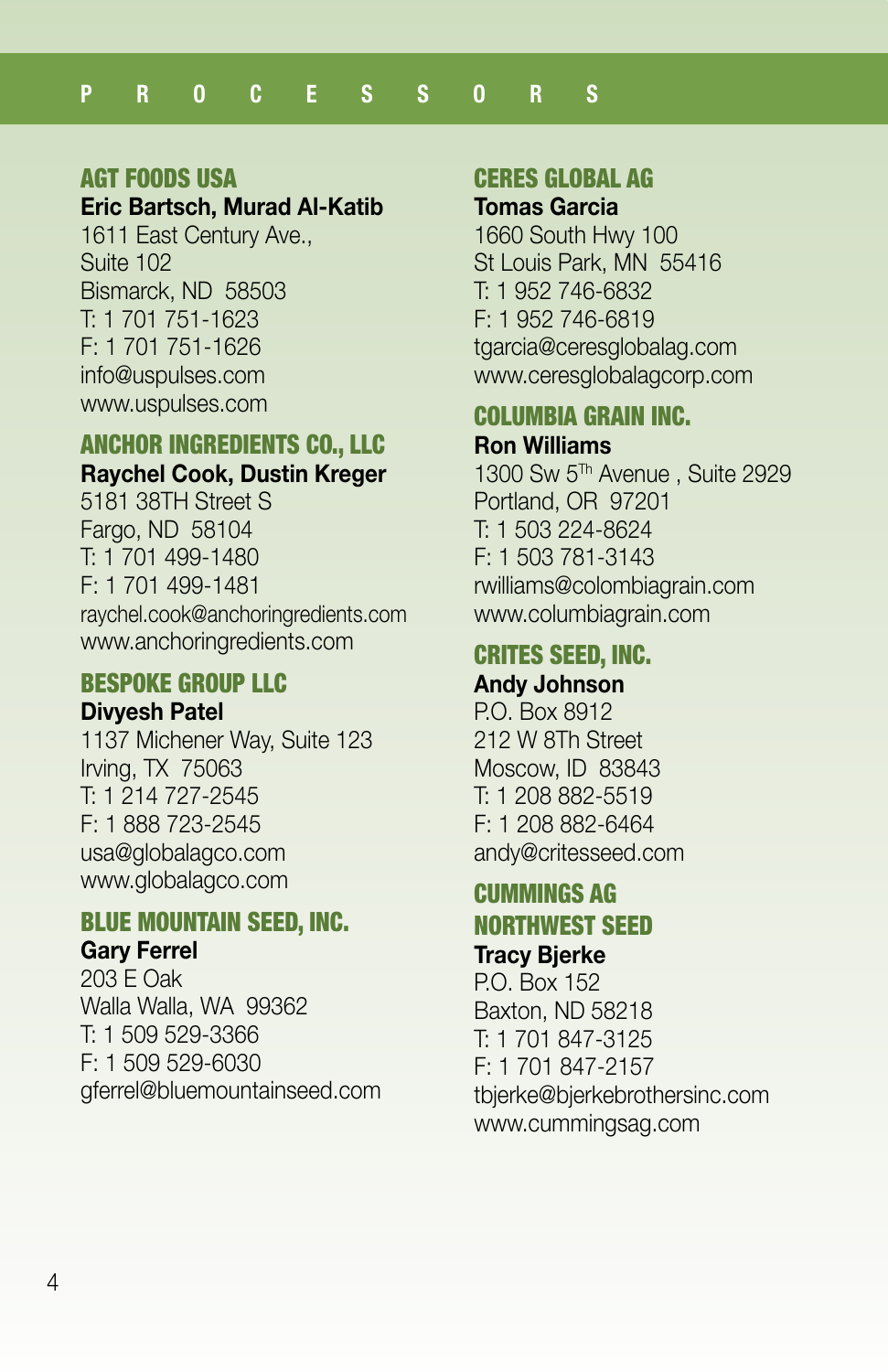# DAKOTA DRY BEAN, INC.

**Todd Smith**

P.O. Box 5874 Grand Forks, ND 58206 T: 1 701 746-7493 F: 1 701 775-7608 todd@dakotadrybean.com www.dakotadrybean.com

#### DDS SEED COMPANY LLC **Craig Druffel**

19802 Sr 195 Pullman, WA 99163 T: 1 509 595-8005 F: 1 509 334-7719 craigdruffel@gmail.com

#### **GAVILON**

#### **Mason Nicklaus**

4935 East "J" Street Hastings, NE 68901 T: 1 402 463-8162 C: 1 806 282-5328 mason.nicklaus@gavilon.com www.gavilon.com

#### GEORGE F BROCKE

#### AND SONS, INC. **Dean Brocke**

P.O. Box 159 1710 State Hwy 3 Kendrick, ID 83537 T: 1 208 289-4231 F: 1 208 289-4242 bbrocke@gfbrocke.com

#### GREAT NORTHERN AG **Mark Kok**

P.O. Box 128 Plaza, ND 58771 T: 1 701 497-3082 F: 1 701 497-3355 mark@greatnorthernag.com www.greatnorthernag.com

#### HINRICHS TRADING COMPANY **Phil Hinrichs**

P.O. Box 401 155 SE Kamiaken Street Pullman, WA 99163 T: 1 509 332-8888 F: 1 509 332-0738 phil@hinrichstrading.com www.hinrichstrading.com

#### INLAND EMPIRE MILLING CO. **David Schauble**

P.O. Box 118 St John, WA 99171 T: 1 509 648-3366 F: 1 509 648-3265 jerry@iemc.com www.iemc.com

# JELINEK CUSTOM CLEANING, INC.

#### **Brian Jelinek**

178 W 21St Street Alliance, NE 69301 T: 1 308 631-1900 bjelinek@live.com

#### JM GRAIN

#### **Justin Flaten**

12 N Railroad St P.O. Box 248 Garrison, ND 58540 T: 1 701 463-7261 F: 1 612 435-4868 jflaten@jmgrain.com www.jmgrain.com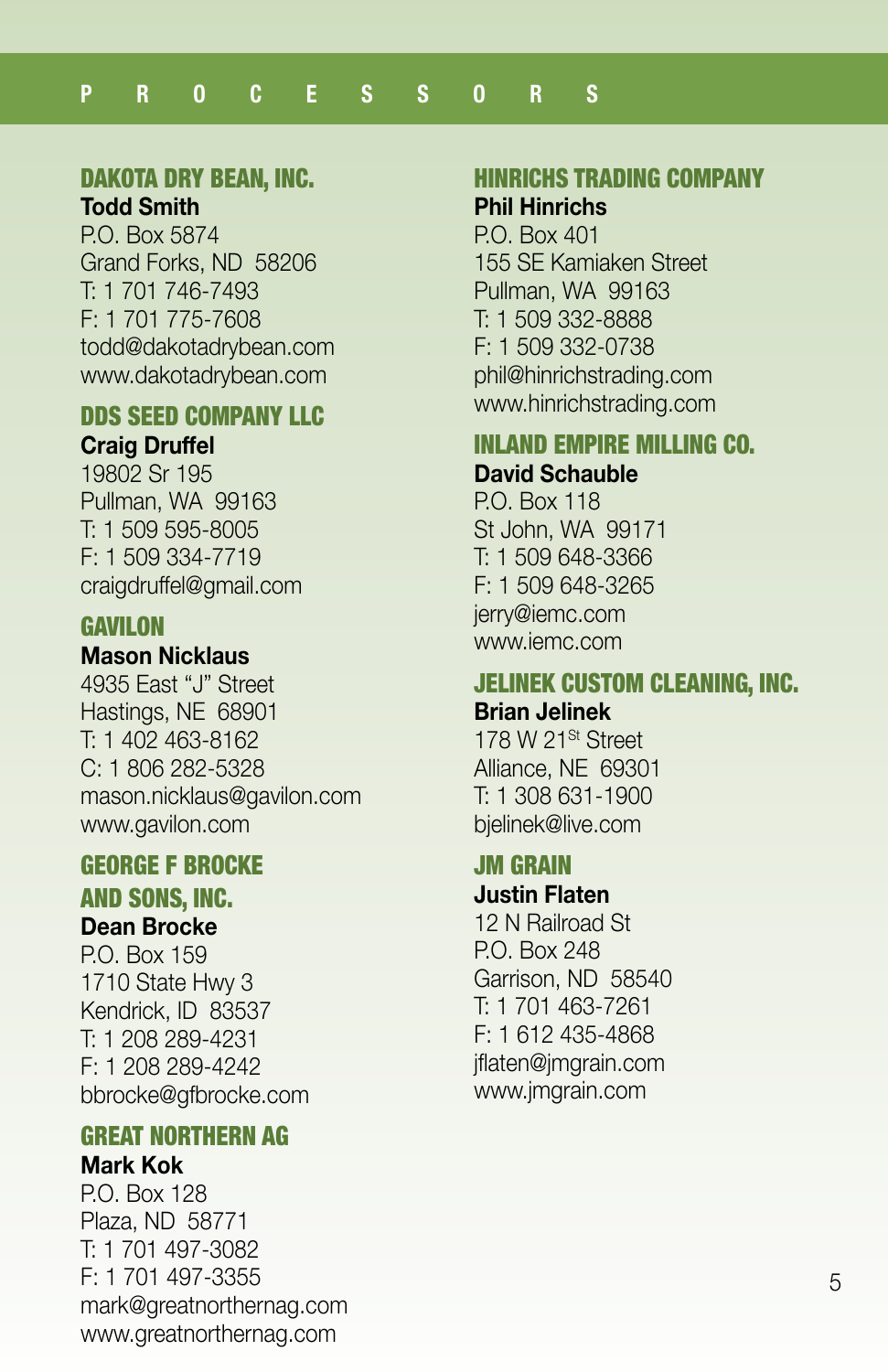#### PALOUSE BRAND

#### **Sara Mader**

P.O. Box 339 Pullman, WA 99163 T: 1 509 332-1535 F: 1 509 332-7875 sara@palousebrand.com www.palousebrand.com

#### PALOUSE PULSE

#### **Loren Wagner**

P.O. Box 146 10302 Farmington Road Farmington, WA 99128 T: 1 509 287-2711 F: 1 509 287-2910 lwagner@palousepulse.com

# PNW FARMERS COOPERATIVE

# **Shawn O'Connell**

P.O. Box 67 117 W Chestnut Genesee, ID 83832 T: 1 208 285-1141 F: 1 208 285-1716 shawn@pnw.coop www.pnw.coop

#### PORT PACKAGING LLC

#### **Jim Mcpherson, Jr**

14830 Talcott Street, Suite A Houston, TX 77015 T: 1 713 824-8805 F: 1 832 201-8472 portpackaging@gmail.com

# RHODES-STOCKTON BEAN CO-OP

#### **Larry Kubo**

6

P.O. Box 338 Tracy, CA 95378 T: (209) 835-1284 F: (209) 835-1304 lkubo@beanplant.com

#### SOUTHWEST PROCESSORS

#### **Alan Tessmer**

P.O. Box 746 Tonopal, AZ 85354 T: 1 623 393-0110 F: 1 623 393-0538 alantessmerspe@gmail.com www.southwestprocessorsexchange.com

#### SPOKANE SEED COMPANY **Andrew Fontaine**

6015 E Alki Ave Spokane, WA 99212 T: 1 509 535-3671 F: 1 509 535-0874 afontaine@spokaneseed.com www.spokaneseed.com

# STONE MILL LLC

#### **Daneen Dressler**

P.O. Box 253 Richardton, ND 58652 T: 1 701 974-2106 F: 1 701 974-2302 doneen.dressler@stonemill.net www.stonemill.net

#### VITERRA USA LLC **Riley Skardal**

P.O. Box 188 Ray, ND 58849-0188 T: 1 701 568-3315 F: 1 701 568-3317 riley.skardal@viterra.com www.viterra.com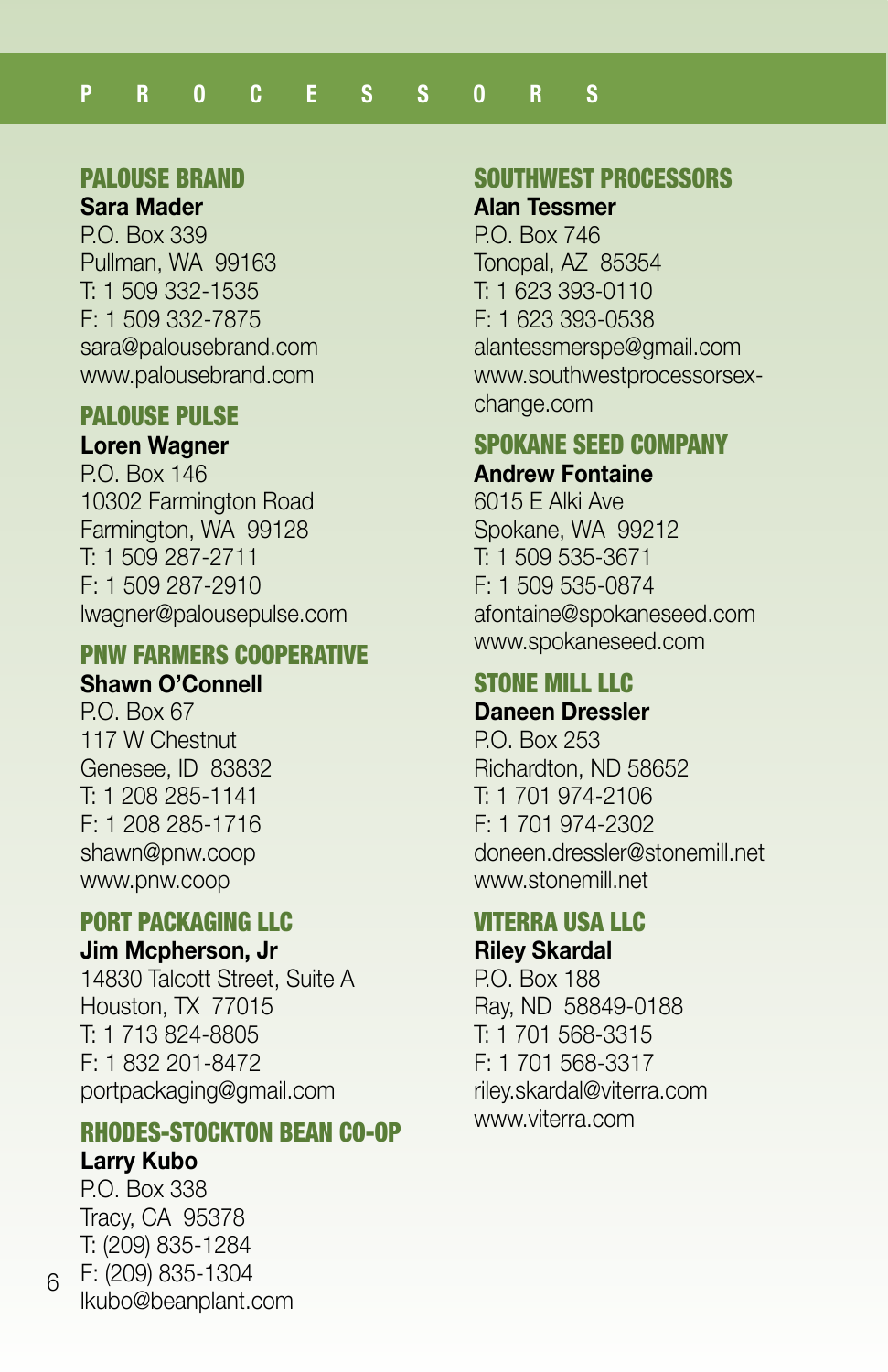

# Exporters

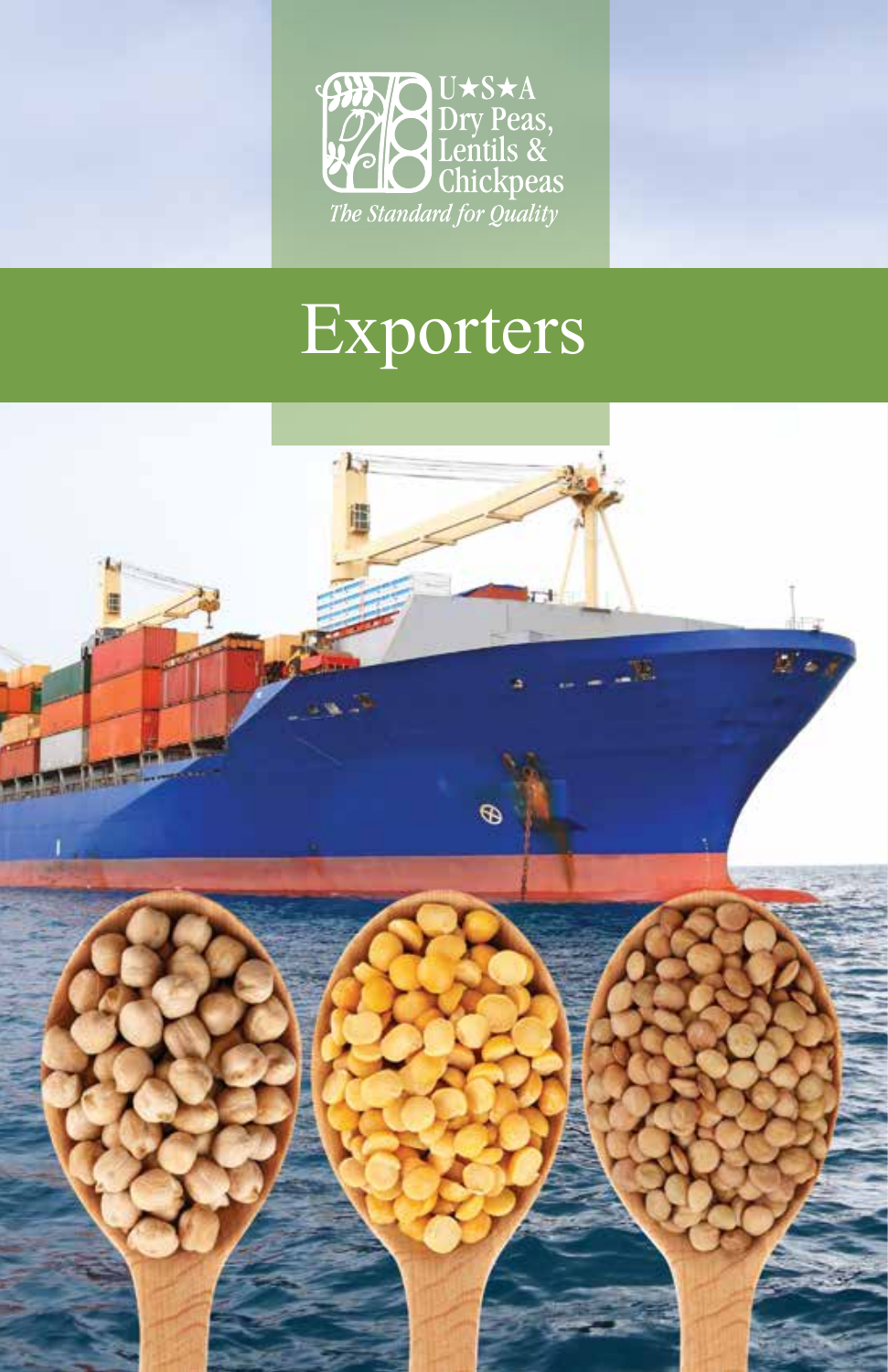# 3D CORPORATE SOLUTIONS

#### **Nathan Green**

601 13Th Street Monett, MO 65708 T: 1 417 354-0229 F: 1 417 354-0329 ngreen@3dcorpsol.com www.3dcorpsol.com

#### AGREX INC.

#### **Chris Wetzell**

605 Hwy 169 North, Suite 1050 Plymouth, MN 55441 T: 1 952 852-2900 F: 1 952 852-2998 cwetzell@agrexinc.com www.agrexinc.com

# ANDERSON NORTHWEST, LLC

#### **Marty and Mike Anderson** P.O. Box 391 Valleyford, WA 99036

T: 1 208 559-7512 F: 1 208 413-9251 info@andersonnorthwest.com www.13foods.com/anderson-northwest-llc

#### BABA GRAIN

#### **Haresh (Harry) Vanjani**

6319 Wilmington Dr. Burke, VA 22015 T: 1 703 866-2222 hvanjani@aol.com www.babagrain.com

# BEANS R 4 U, INC.

#### **Nelson Parreira**

302 N "N" Street Tulare, CA 93274 T: 1 559 685-9491 F: 1 559 685-9510 beansr4u@aol.com

#### BESPOKE GROUP LLC **Divyesh Patel**

1137 Michener Way, Suite 123 Irving, TX 75063 T: 1 214 727-2545 F: 1 888 723-2545 usa@globalagco.com www.globalagco.com

#### CALGRAIN CORPORATION **Kumar Dass**

2150 Shattuck Ave., Suite 600 Berkeley, CA 94704 T: 1 510 665-1600 F: 1 510 665-1601 calgrain@gmail.com

#### CALIFORNIA BEAN & PEA, INC. **Joel M. Parreira**

P.O. Box 1312 Tulare, CA 93275 T: 1 559 685-9491 F: 1 559 685-9510 BeansR4U@aol.com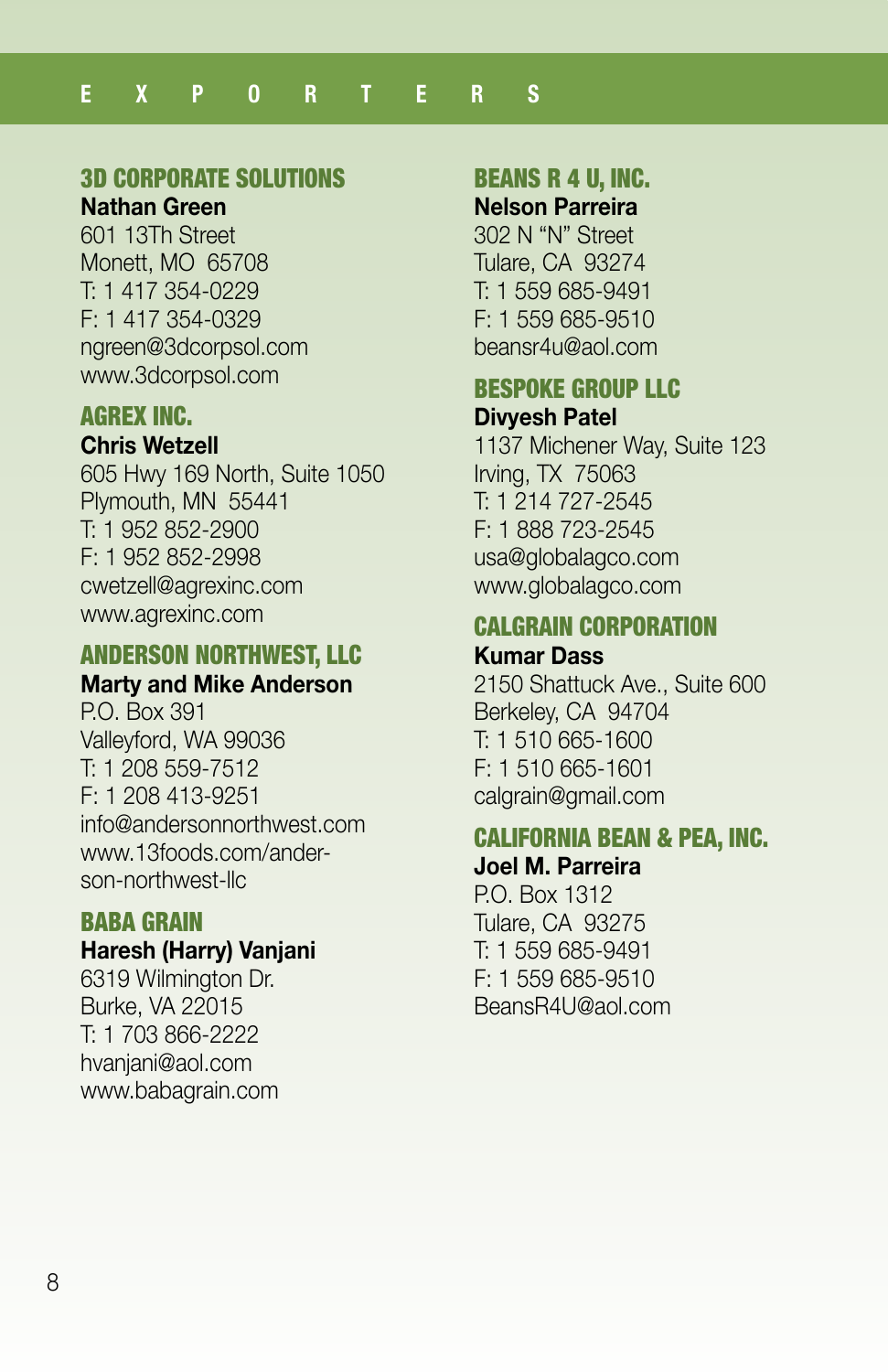#### CALIFORNIA EXIM INC.

**Felipe Olivares**

14475 N. Travertine Place Oro Valley, AZ 85755 T: 1 520 544-8108 F: 1 520 544-8129 info@californiaexim.com www.californiaexim.com

#### **CENTRAL VALLEY**

#### AG EXPORTS, INC. **Didier Vivies, John Badeer**

345 E Tulare Ave., Suite D Visalia, CA 93292 T: 1 559 734-1754 F: 1 559 739-0754 didier@cvae-inc.com www.cvae-inc.com

#### CHS INC.

**Al Dombek**

P.O. Box 64796 St. PauL, MN 55164-0796 T: 1 651 355-6590 F: 1 866 661-0147 al.dombek@chsinc.com www.chsinc.com

#### COLUMBIA GRAIN INC.

#### **Ron Williams**

1300 Sw 5Th Avenue , Suite 2929 Portland, OR 97201 T: 1 503 224-8624 F: 1 503 781-3143 rwilliams@colombiagrain.com www.columbiagrain.com

#### COMMERCIAL LYNKS, INC.

# **Jayaraman (Jay) Gnanasekaran**

4819 C Eisenhower Ave. Alexandria, VA 22304 T: 1 703 751-6200 F: 1 703 751-6266 sales@commerciallynks.com www.commerciallynks.com

# DE LUNE CORP.

**Gadaffi Ismail**

P.O. Box: 1273 Spring Field, VA 22151 T: 1 571 606-9807 F: 1 703 563-6959 zgismail@delunecorp.com www.delunecorp.com

#### FIRST INTERCONTINENTAL CORP **Amar Sawla**

800 W Airport Freeway, Suite 401 Irving, TX 75062 T: 1 972 721-9964 F: 1 972 721-9430 firstintercontinental@gmail.com

# GEORGE F BROCKE

AND SONS, INC. **Dean Brocke**

P.O. Box 159 901 Hwy 3 West Kendrick, ID 83537 T: 1 208 289-4231 F: 1 208 289-4242 bbrocke@gfbrocke.com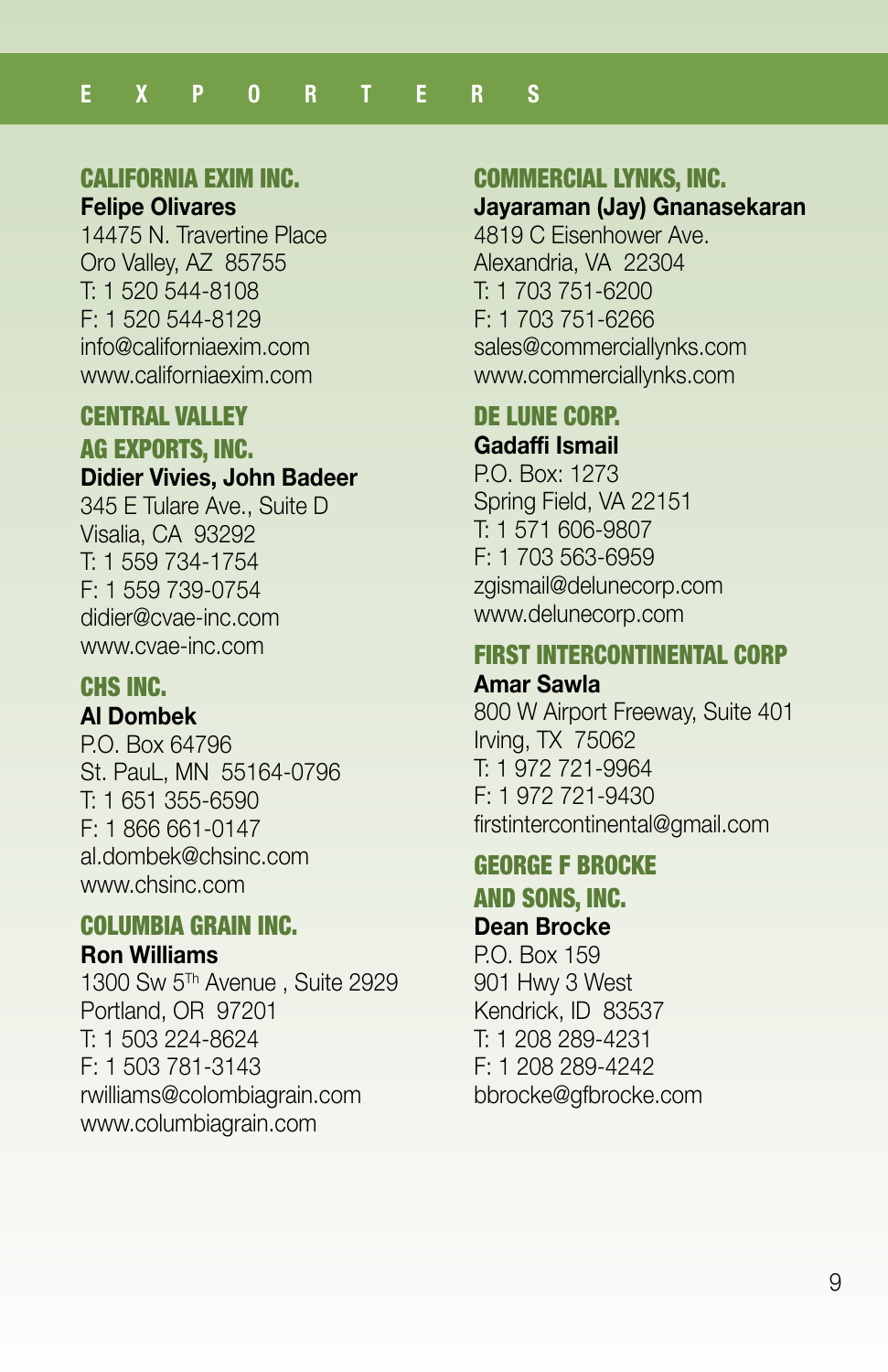# GLOBAL COMMODITY LLC

**Mohideen Shariff**

719 28th Avenue SW Ap-01 Minot, ND 58701 T: 1 206 457-9881 shariff@globalcommodity.us www.globalcommodity.us

# GLOBEWAYS INC

#### **Tanvir Zaidi**

2010 Corporate Ridge, Suite 700 Mclean, VA 22102 T: 1 800 979-0212 F: 1 647 439-1335 ustrade@globeways.com www.globeways.com

#### HINRICHS TRADING COMPANY **Phil Hinrichs**

P.O. Box 401 155 SE Kamiaken Street Pullman, WA 99163 T: 1 509 332-8888 F: 1 509 332-0738 phil@hinrichstrading.com www.hinrichstrading.com

# IMC INTERMARKET COMPANY, INC.

#### **Anna Rademacher**

P.O. Box 987 1445 Mcconnell Lane Hermiston, OR 97838 T: 1 541 567-3389 F: 1 541 567-8340 office@intermarketcompany.com www.intermarketcompany.com

#### INLAND EMPIRE MILLING CO.

#### **David Schauble**

P.O. Box 118 St John, WA 99171 T: 1 509 648-3366 F: 1 509 648-3265 jerry@iemc.com www.iemc.com

# JGL COMMODITIES US LTD

#### **Robert Schatzer**

2244 South 7 Highway Blue Springs, MO 64014 T: 1 816 229-0303 F: 1 816 229-0201 roberts@jglgrain.com www.jglgrain.com

#### JM GRAIN **Justin Flaten**

12 N Railroad St P.O. Box 248 Garrison, ND 58540 T: 1 701 463-7261 F: 1 612 435-4868 jflaten@jmgrain.com www.jmgrain.com

#### JP WESTAM EXPORT INC. **Jay Khandhar**

18323 Bothell Everett Hwy, Suite 350 Bothell, WA 98012 T: 1 425 481-2913 F: 1 425 949-1724 jpwestam@gmail.com www.jpwestam.com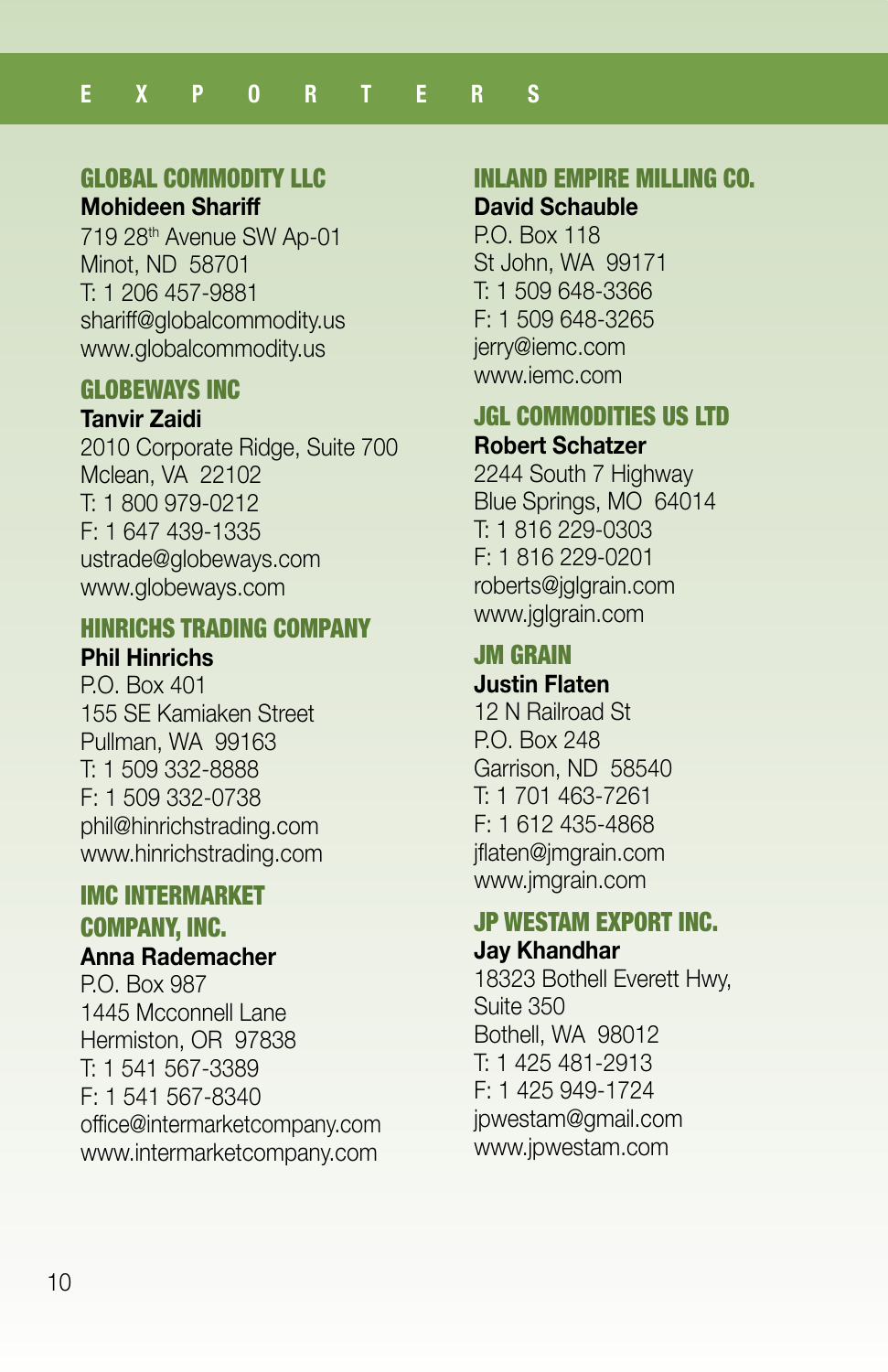# KC TRADING COMPANY, LLC

**Wayne Carrick**

500 SE 17th St., Suite 220 Fort Lauderdale, FL 33316 T: 1 919 200-4006 F: 1 720 496-4947 info@kctradingcompany.com

#### LANSING TRADE GROUP, LLC **Christian Krueger**

10975 Benson Drive, Suite 400 Overland Park, KS 66210 T: 1 419 897-3188 F: 1 419 897-3180 ckrueger@lansingtradegroup.com www.lansingtradegroup.com

#### MAVIGA N. A. INC. **Mike Quann**

103 E Sprague, Suite 101 Spokane, WA 99202 T: 1 509 747-6000 F: 1 509 747-6789 mquann@mavigana.com www.maviga.com

# MILLS BROS.

# INTERNATIONAL CORP.

**Eric Mills**

16000 Christensen Rd., Suite 300 Seattle, WA 98188 T: 1 206 575-3000 F: 1 206 957-1362 mbi@millsbros.com

# MONTANA INTEGRITY

# **Dan Bagnell**

P.O. Box 94 Galata, MT 59444 T: 1 406 460-1057 F: 1 406 432-5538 dan@montanaintegrity.com

#### NEXUS TRADING GROUP **Enrique Bianchi**

1111 Brickell Avenue, Suite 1100 Miami, FL 33131 T: 1 305 629-8040 F: 1 305 574-2908 enrique@nexustrading.com www.nexustrading.com

#### PALOUSE PULSE **Loren Wagner**

P.O. Box 146 10302 Farmington Road Farmington, WA 99128 T: 1 509 287-2711 F: 1 509 287-2910 lwagner@palousepulse.com

# PENNY NEWMAN GRAIN CO.

#### **Jeff Barnes**

9183 Survey Road #101 Elk Grove, CA 95624 T: 1 916 714-2060 F: 1 916 714-2569 jbarnes@penny-newman.com www.penny-newman.com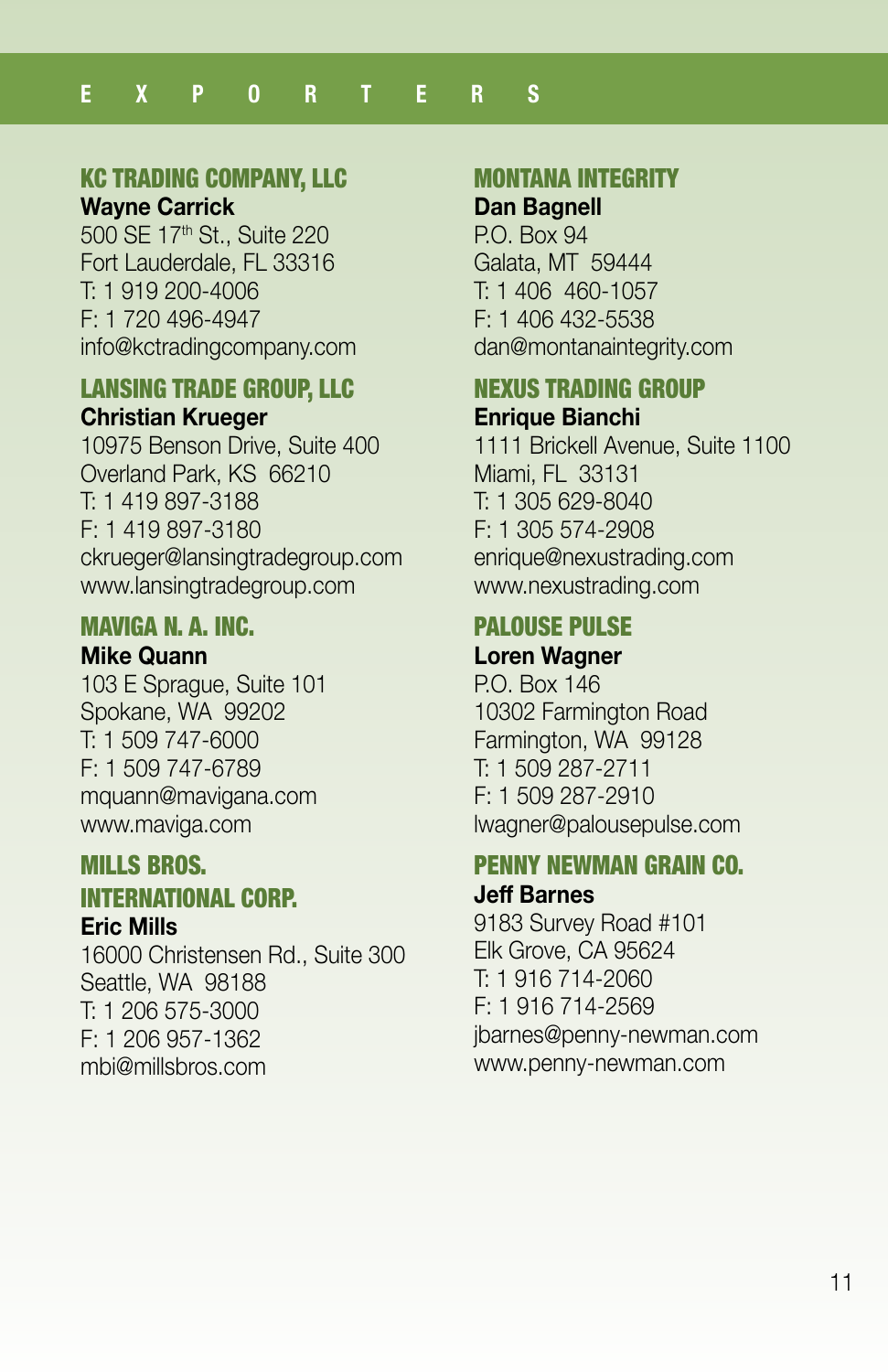#### PORT PACKAGING LLC

**Jim Mcpherson, Jr** 14830 Talcott Street, Suite A

Houston, TX 77015 T: 1 713 824-8805 F: 1 832 201-8472 portpackaging@gmail.com

#### PREMIER PULSES INTERNATIONAL

#### **Mike Watson**

1710 G Street Lewiston, ID 83501 T: 1 208 743-1600 F: 1 208 743-1689 mike@premierpulses.com

#### Seaboard Special Crops

(Formerly PS International, LTD) **Anabella Ortiz**

1414 Raleigh Road, Ste 203 Chapel Hill, NC 27517 T: 1 919 338-3244 anabella\_ortiz@seaboardcorp.com www.psinternational.net

#### SINAMCO TRADING, INC. **Moiz Akhtar**

Export Food Products 920 Second Ave S., Suite 825 Minneapolis, MN 55402 T: 1 612 367-8050 F: 1 612 367-8069 moiz@sinamcotrading.com

#### SPOKANE SEED COMPANY

#### **Andrew Fontaine**

6015 E Alki Ave Spokane, WA 99212 T: 1 509 535-3671 F: 1 509 535-0874 afontaine@spokaneseed.com www.spokaneseed.com

#### STEELE & COMPANY **Candy Willett**

P.O. Box 800 4956 Stewart Road Sterling, MI 48659 T: 1 989 654-2717 F: 1 989 654-3329 candy@steeleandcompany.com

# **THE SCOULAR COMPANY**

Special Crops Division **Kevin Dvorak, Tanya Hoayek** 2427 Dodge St. Omaha, NE 68102 C: 1 402 449-1402 kdvorak@scoular.com www.scoularspecialcrops.com

#### TRC TRADING CORPORATION **Mario Del Villar**

3721 Douglas Blvd, Suite 375 Roseville, CA 95661 T: 1 916 960-1230 F: 1 916 960-1243 mariov@trcworld.com www.riceco.com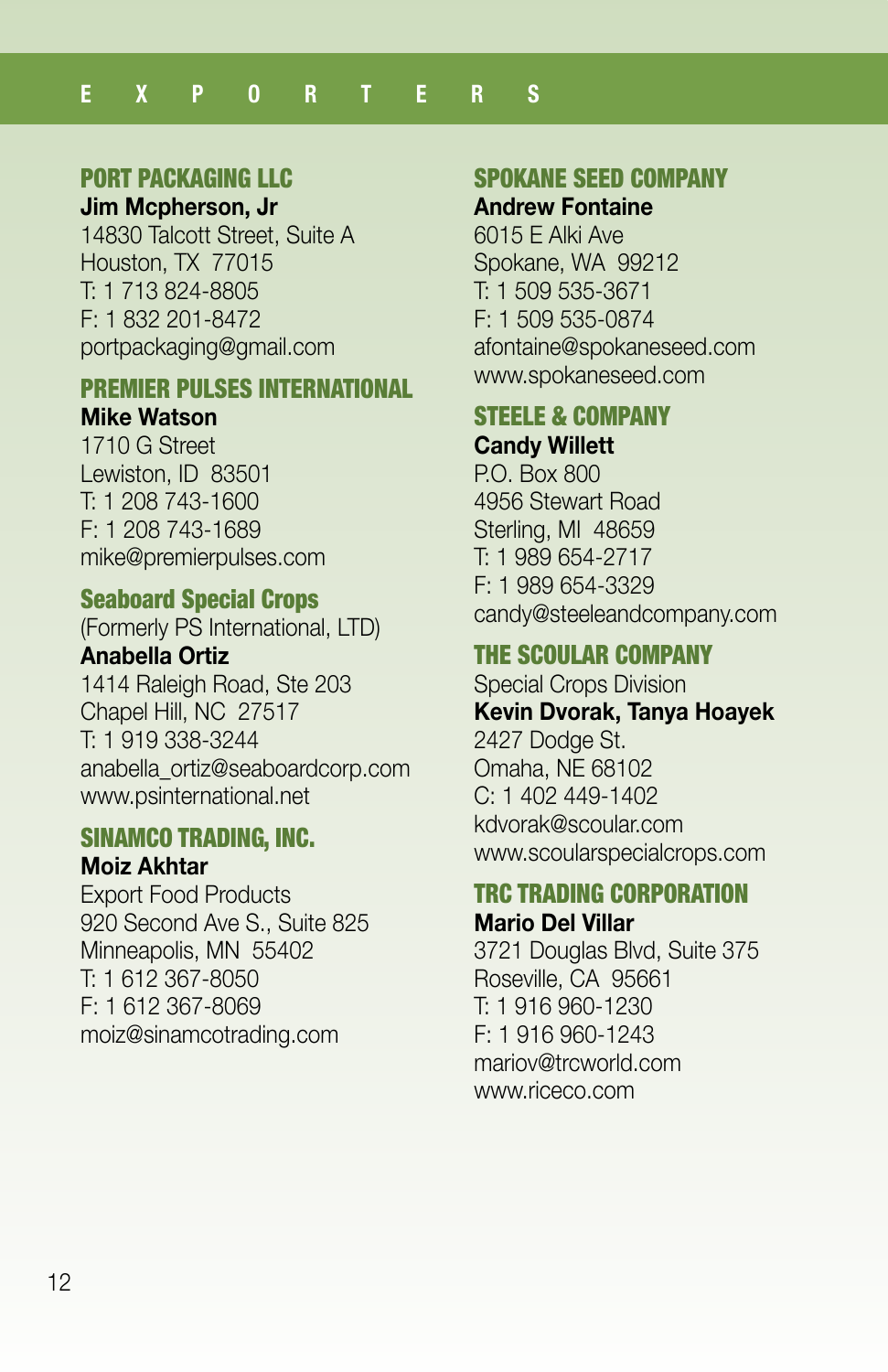#### TUMAC COMMODITIES

#### **Tim Gustavson, Larry Jansky**

805 SW Broadway - 1500 Portland, OR 97205 T: 1 503 226-6661 F: 1 503 273-2650 timgus@tumac.com ljansky@tumac.com www.tumac-commodities.com

#### VITERRA USA LLC

#### **Riley Skardal**

P.O. Box 188 Ray, ND 58849-0188 T: 1 701 568-3315 F: 1 701 568-3317 riley.skardal@viterra.com www.viterra.com www.viterra.com

#### Wilbur-Ellis Feed

#### **Mike Wood**

2001 Se Columbia River Drive #200 Vancouver, WA 98661 T: 1 250 468-1601 mwood@wilburellis.com www.wilbur-ellisfeed.com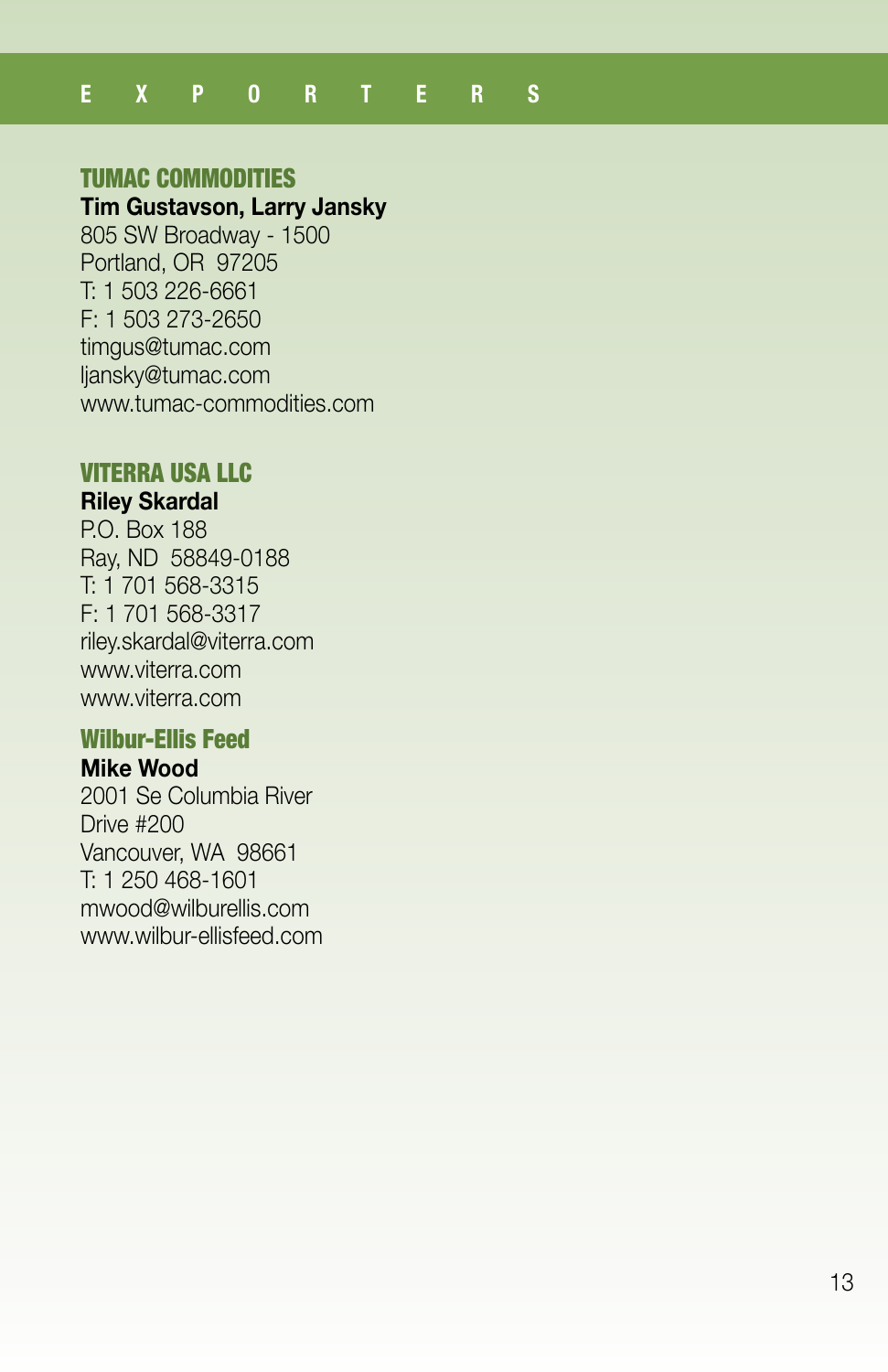

# Brokers

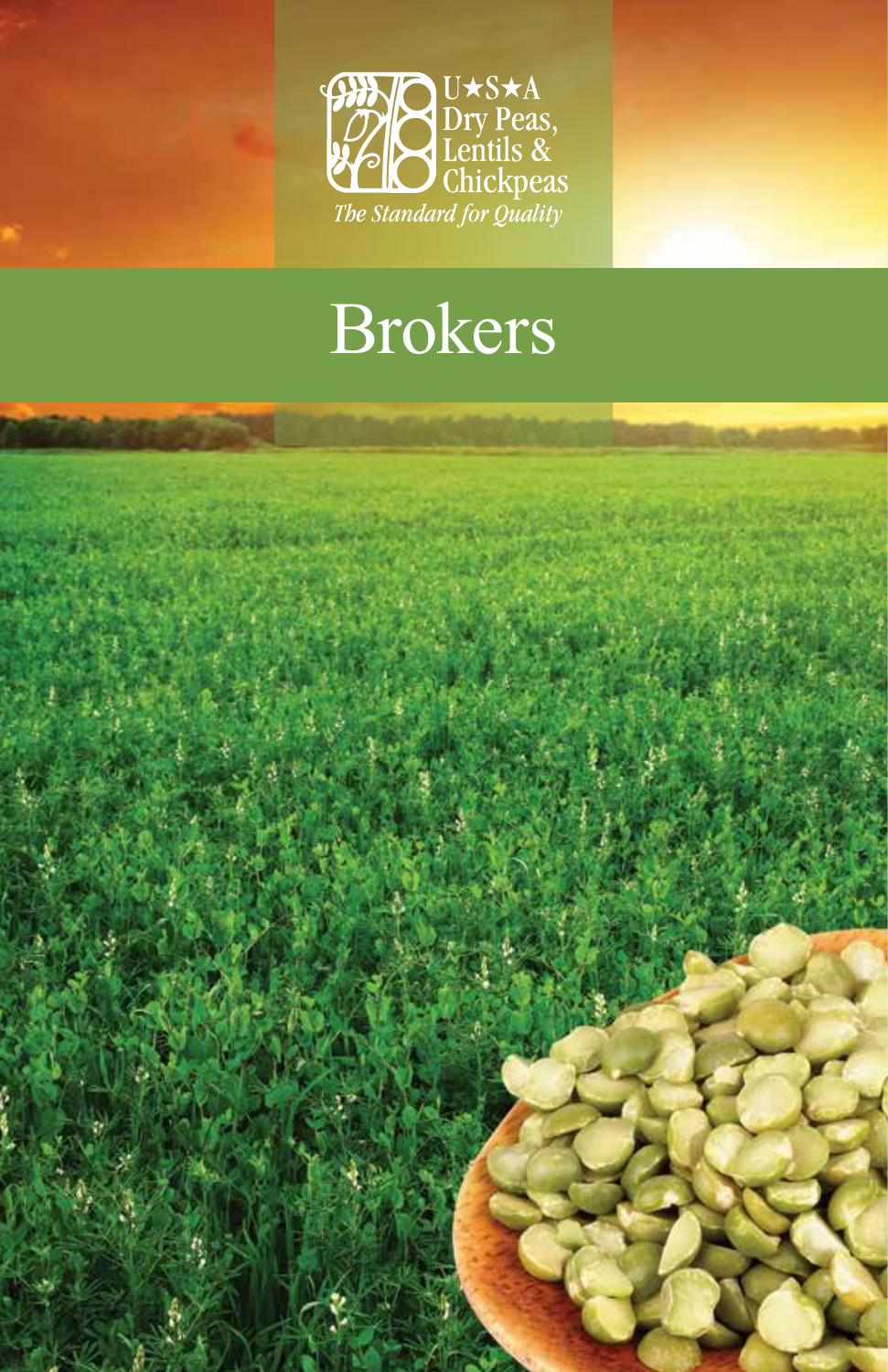# A.F. INTERNATIONAL CORP.

# **Ashok Fogla, Sarita Fogla**

200 South Service Road, Suite 209 Roslyn Heights, NY 11577 T: 1 516 466-9471 F: 1 516 466-9467 afic@aficgroup.com

#### **CHICKPLEASE**

#### **Ed Zaibak**

207 E. Ohio St., Suite 374 Chicago, IL 60611 T: 1 312 564-5770 ez@chickplease.com www.chickplease.com

#### L. H. VIRKLER & CO., INC. **Lynn Virkler**

110 E Granada Boulevard Suite 212 Ormond Beach, FL 32176 T: 1 386 677-0446 F: 1 386 677-0288 lhvirklerco@aol.com Skype: Lynn Virkler

# LATINEX INTERNATIONAL LTD.

#### **Edward Guzi**

3367 Columbia Rd North Olmsted, OH 44070 T: 1 216 246-7079 ed@latinexintl.com

# ROBSON COMMODITIES LLC

# **David Robson, Sherri Robson**

P.O. Box 115 1810 Hwy 99 Troy, ID 83871 T: 1 208 835-8926 C: 1 208 301-1846 F: 1 208 835-8927 drobson@tds.net srobson@tds.net